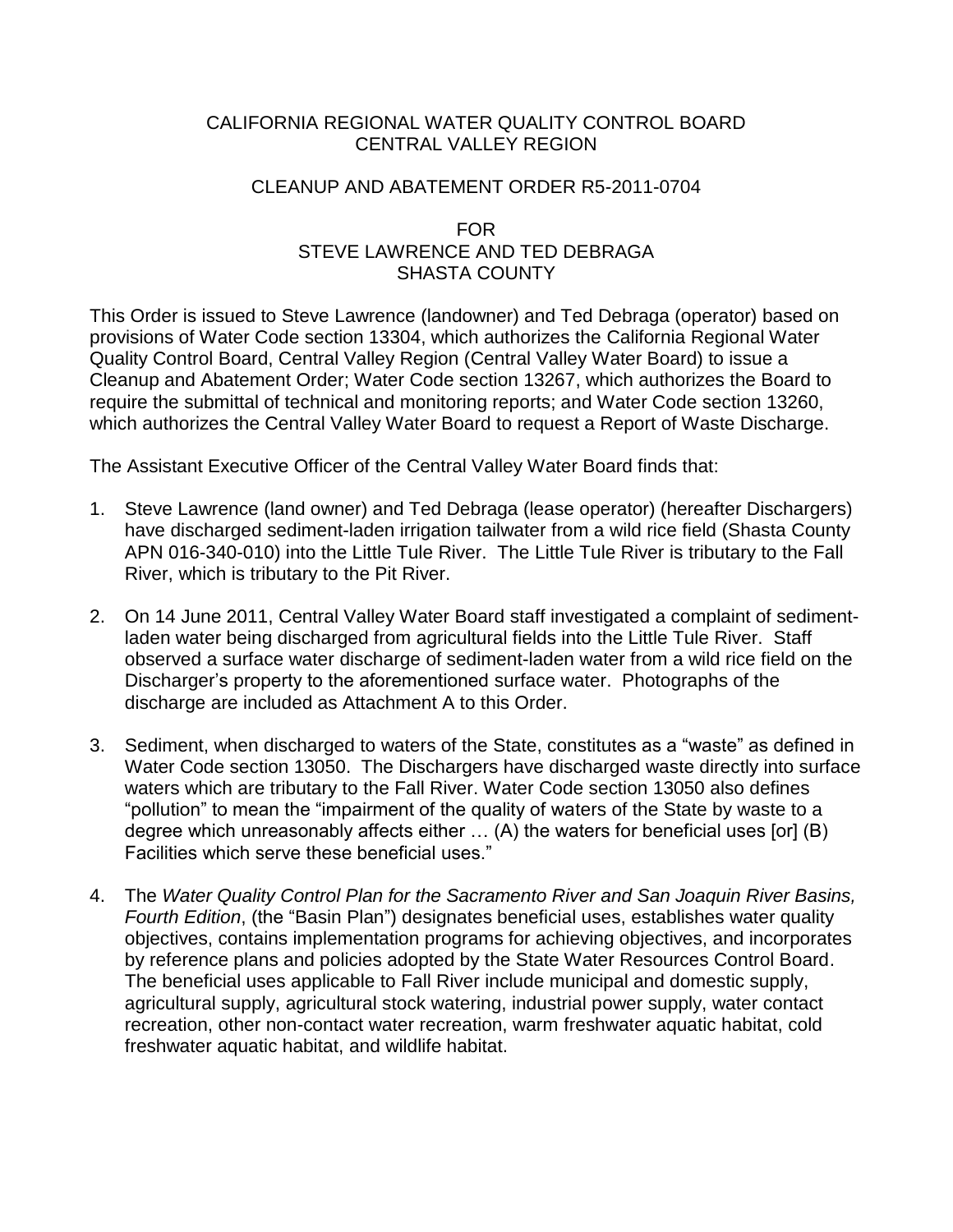#### CLEANUP AND ABATEMENT ORDER NO. R5-2011-0704 2 STEVE LAWRENCE AND TED DEBRAGA SHASTA COUNTY

5. The Basin Plan contains water quality objectives designed to protect the beneficial uses delineated in the Basin Plan. In regards to suspended sediment and turbidity and states at III-7.00 and III-9.00, respectively:

The suspended sediment load and suspended sediment discharge rate of surface waters shall not be altered in such a manner as to cause nuisance or adversely affect beneficial uses.

Waters shall be free of changes in turbidity that cause nuisance or adversely affect beneficial uses. Increases in turbidity attributable to controllable water quality factors shall not exceed the following limits:

- Where natural turbidity is less than 1 Nephelometric Turbidity Unit (NTU), controllable factors shall not cause downstream turbidity to exceed 2 NTUs
- Where natural turbidity is between 1 and 5 NTUs, increases shall not exceed 1 NTU.
- Where natural turbidity is between 5 and 50 NTUs, increases shall not exceed 20 percent.
- Where natural turbidity is between 50 and 100 NTUs, increases shall not exceed 10 NTUs.
- Where natural turbidity is greater than 100 NTUs, increases shall not exceed 10 percent.
- 6. Discharges of sediment threaten municipal and domestic supply, agricultural stock watering, water contact recreation, other non-contact water recreation, warm freshwater aquatic habitat, cold freshwater aquatic habitat, and wildlife habitat. Furthermore, surface water samples collected on 14 June 2011 and analyzed by Basic Laboratory in Redding, CA (California ELAP Certification #1677 and #2718) indicate that natural turbidity in the Little Tule River was 0.7 NTU and downstream turbidity, where the discharge and receiving water were well mixed, was approximately 323 NTU. The turbidity of the tailwater sample was 682 NTU. Photographs of the discharge and sample locations can be found in Attachment A.
- 7. The discharge of tail water and sediment from the Discharger's property has created, or threatens to create, a condition of pollution or nuisance in violation the Basin Plan.
- 8. Water Code section 13304(a) provides that:

Any person … who has caused or permitted, causes or permits, or threatens to cause or permit any waste to be discharged or deposited where it is, or probably will be, discharged into the waters of the State and creates, or threatens to create, a condition of pollution or nuisance, shall upon order of the regional board clean up the waste or abate the effects of the waste, or, in the case of threatened pollution or nuisance, take other necessary remedial action, including, but limited to, overseeing cleanup and abatement efforts. ... Upon failure of any person to comply with the cleanup or abatement order,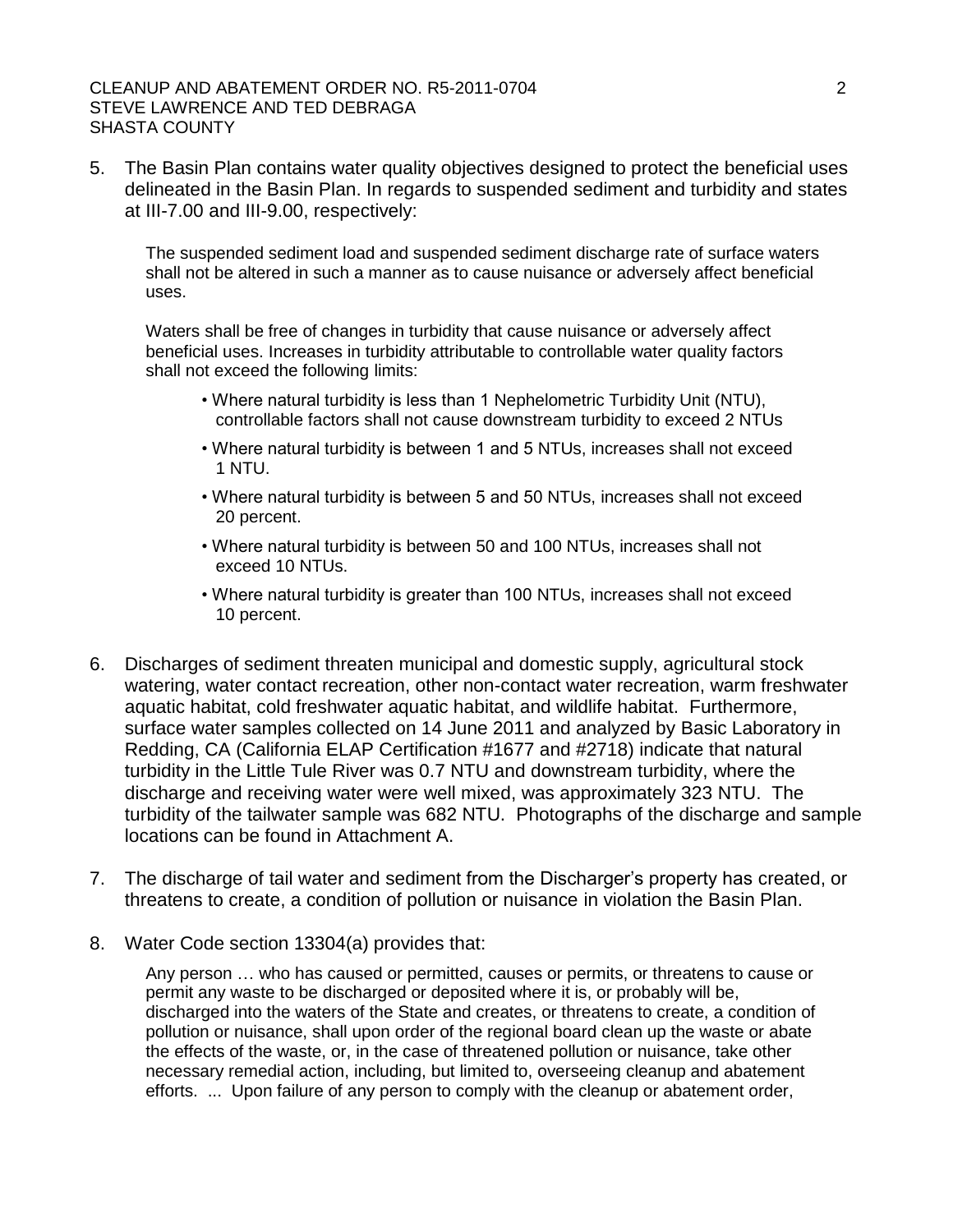the Attorney General, at the request of the board, shall petition the superior court for that county for the issuance of an injunction requiring the person to comply with the order. In the suit, the court shall have jurisdiction to grant a prohibitory or mandatory injunction, either preliminary or permanent, as the fact may warrant.

9. Water Code section 13304(c)(1) provides that:

If the waste is cleaned up or the effects of the waste are abated, or, in the case of threatened pollution or nuisance, other necessary remedial action is taken by any governmental agency, the person or persons who discharged the waste, discharges the waste, or threatened to cause or permit the discharge of waste within the meaning of subdivision (a), are liable to that governmental agency to the extent of the reasonable costs actually incurred in cleaning up the waste, abating the effects of the waste, supervising cleanup or abatement activities, or taking other remedial action. The amount of the costs is recoverable in a civil action by, and paid to, the governmental agency and state board to the extent of the latter's contribution to the cleanup costs from the State Water Pollution Cleanup and Abatement Account or other available funds.

10. Water Code section 13260(a) provides that:

All of the following persons shall file with the appropriate regional board a report of the discharge, containing the information which may be required by the regional board:

(1) Any person discharging waste, or proposing to discharge waste, within any region that could affect the quality of the waters of the State, other than into a community sewer system.

11. Water Code section 13260 (b) provides that:

No report of waste discharge need be filed pursuant to subdivision (a) if the requirement is waived pursuant to Section 13269.

- 12. Enrollment records provided by the Northeastern California Water Association (NECWA) indicate that the Discharger's property is an irrigated agricultural operation and is currently enrolled in the Central Valley Water Board's Irrigated Lands Regulatory Program (ILRP).
- 13. Water Code section 13267(b)(1) provides that:

In conducting an investigation specified in subdivision (a), the regional board may require that any person who has discharged, discharges, or is suspected of having discharged or discharging, or who proposes to discharge waste within its region, or any citizen or domiciliary, or political agency or entity of this state who has discharged, discharges, or is suspected of having discharged or discharging, or who proposes to discharge waste outside of its region that could affect the quality of waters of the State within its region shall furnish, under penalty of perjury, technical or monitoring program reports which the regional board requires. The burden, including costs, of these reports shall bear a reasonable relationship to the need for the report and the benefits to be obtained from the reports.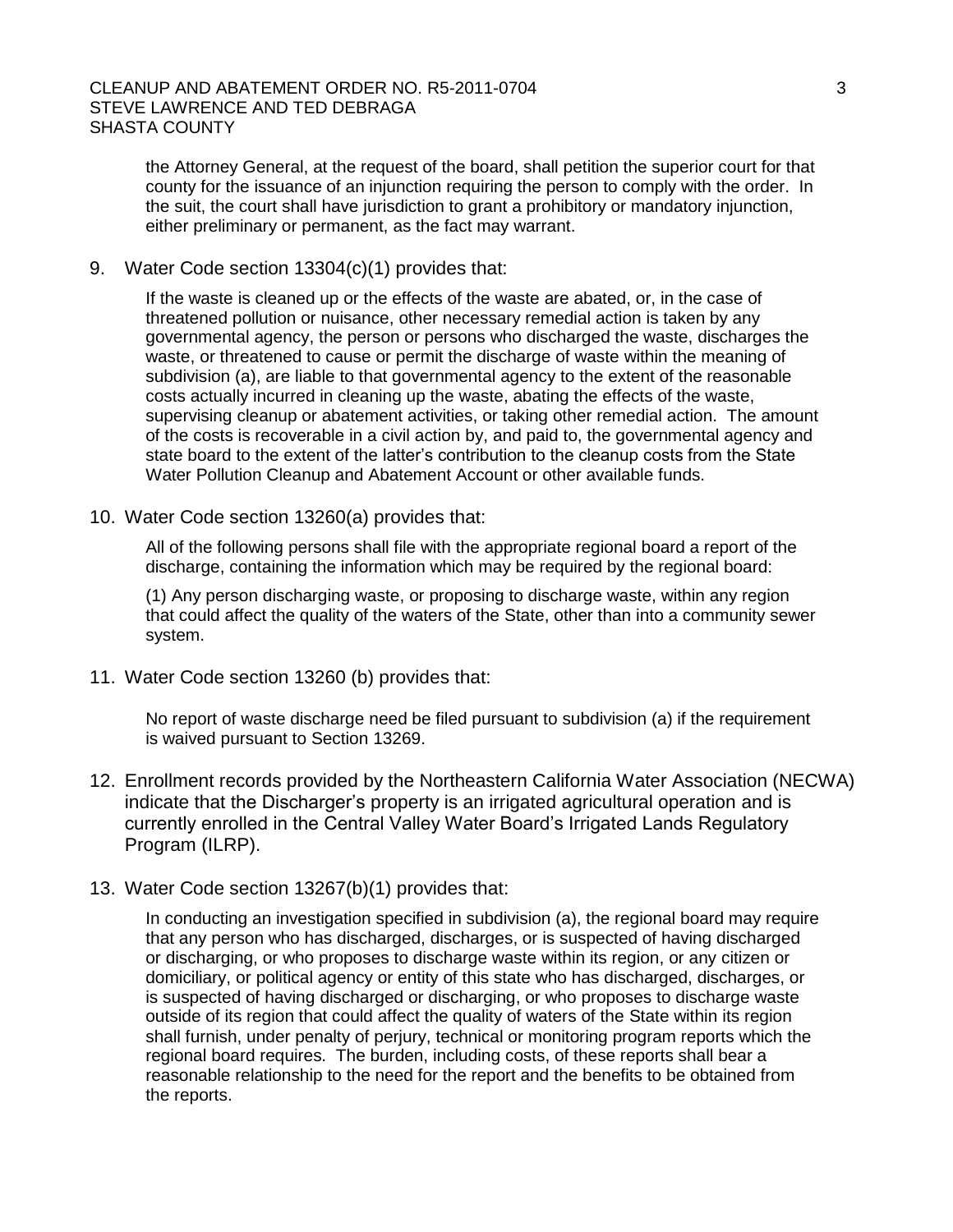CLEANUP AND ABATEMENT ORDER NO. R5-2011-0704 4 STEVE LAWRENCE AND TED DEBRAGA SHASTA COUNTY

- 14. The technical reports required by this Order (the *Erosion Control and Irrigation Water Management Plan* mentioned below) are necessary to assure compliance with this Order and to protect the waters of the State. The technical reports are necessary to demonstrate that appropriate methods will be used to clean up waste discharged to surface waters and to ensure that cleanup complies with Basin Plan requirements. The Discharger named in this Order owns the site from which waste was discharged. These reports are necessary to implement the cleanup requirements imposed by this Order, and the submittal of these reports to the Central Valley Water Board is a minor burden that bears a reasonable relationship to the need for the Board to review the report to ensure that water quality in the receiving water is being protected.
- 15. The issuance of this Order is an enforcement action taken by a regulatory agency and is exempt from the provisions of the California Environmental Quality Act, pursuant to California Code of Regulations, title 14, section 15321(a)(2).

**IT IS HEREBY ORDERED THAT**, pursuant to Water Code sections 13260, 13267 and 13304, Steve Lawrence and Ted Debraga shall:

- 1. Immediately take all actions to cease the discharge of sediment, sediment-laden tailwater and other wastes to waters of the State, including but not limited to the Little Tule River and its tributaries, Fall River, and the Pit River.
- 2. Immediately clean up and abate the sediment discharged to surface waters in accordance with the following minimum schedule:
	- (a) By **15 August 2011**, submit and immediately implement an *Erosion Control and Irrigation Water Management Plan* (the "Plan"). The Plan must describe how the site will be stabilized to prevent future discharges of sediment-laden water and all other wastes, and must give a proposed timeline for the work. The timeline shall not extend beyond **30 October 2011**. The Plan must describe how sediment-impacted surface waters will be cleaned up, as appropriate, and must include timelines and long-term monitoring to assess the effectiveness of the stabilization and cleanup efforts. The Plan must be prepared by a professional knowledgeable and experienced in erosion and sediment control, as well as, flood irrigation management. Comments from Central Valley Water Board staff should be incorporated into the Plan. The Plan shall be subject to approval by the Central Valley Water Board, and failure to submit an acceptable Erosion Control and Irrigation Water Management Plan by the aforementioned deadline may result in the imposition of administrative civil liability.
	- (b) By **30 November 2011,** submit a *Completion Report* describing in detail how the *Erosion Control and Irrigation Water Management Plan* has been implemented, and showing that the site and impacted surface waters have been fully remediated. The Dischargers shall provide staff access to areas of the property, as needed.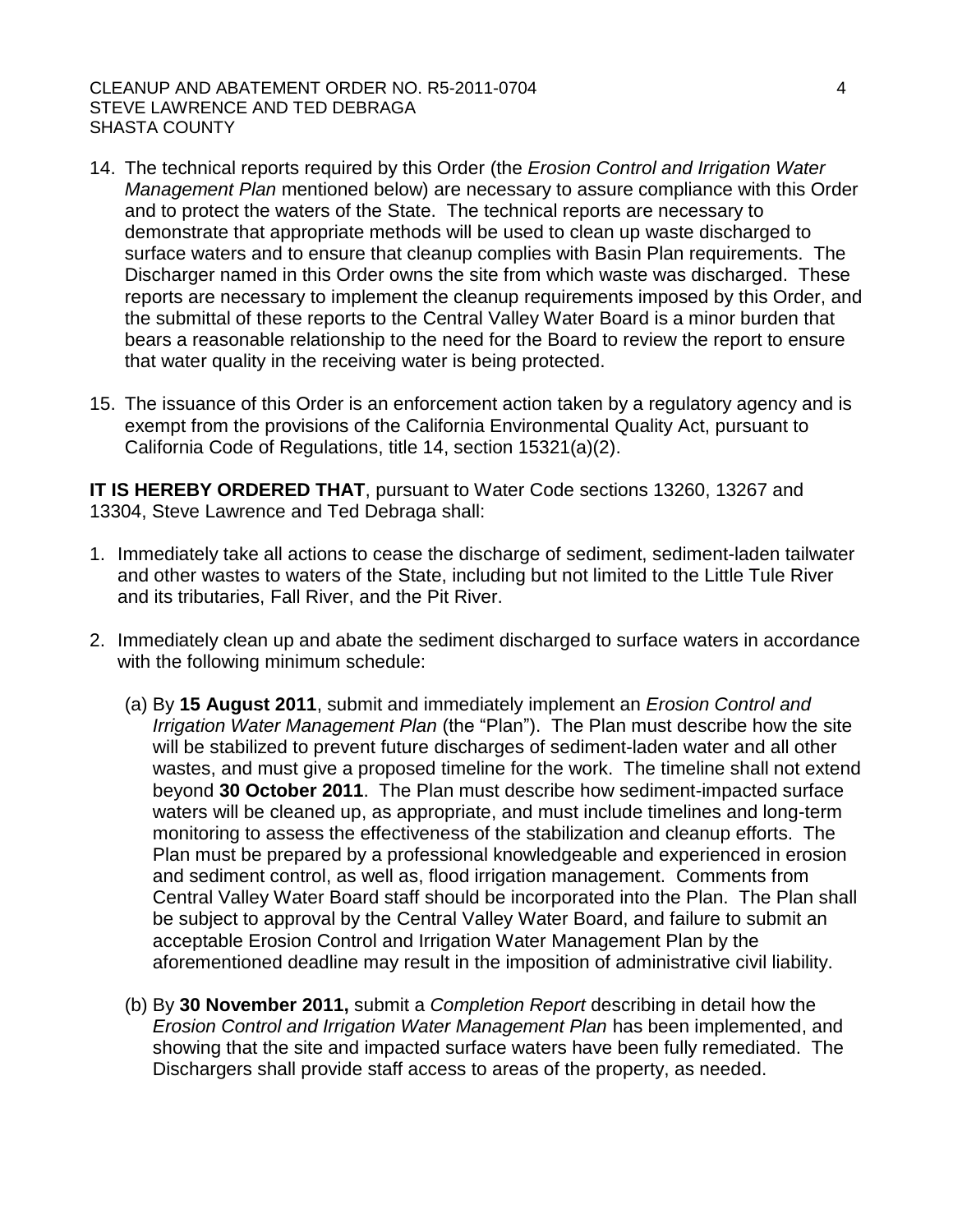#### CLEANUP AND ABATEMENT ORDER NO. R5-2011-0704 5 STEVE LAWRENCE AND TED DEBRAGA SHASTA COUNTY

Any person signing a document submitted under this Order shall make the following certification:

*"I certify under penalty of law that I have personally examined and am familiar with the information submitted in this document and all attachments and that, based on my knowledge and on my inquiry of those individuals immediately responsible for obtaining the information, I believe that the information is true, accurate, and complete. I am aware that there are significant penalties for submitting false information, including the possibility of fine and imprisonment."*

As required by Business and Professions Code sections 6735, 7835, and 7835.1, all technical reports shall be prepared by, or under the supervision of, a California Registered Engineer or Professional Geologist and signed by the registered professional.

If, in the opinion of the Executive Officer, the Dischargers fail to comply with the provisions of this Order, the Executive Officer may refer this matter to the Attorney General for judicial enforcement or may issue a complaint for administrative civil liability.

Failure to comply with this Order may result in the assessment of an Administrative Civil Liability up to \$10,000 per day of violation pursuant to Water Code sections 13261, 13350, 13385, and/or 13268. The Central Valley Water Board reserves its right to take any enforcement actions authorized by law.

Any person aggrieved by this action of the Central Valley Water Board may petition the State Water Board to review the action in accordance with Water Code section 13320 and California Code of Regulations, title 23, sections 2050 and following. The State Water Board must receive the petition by 5:00 p.m., 30 days after the date of this Order, except that if the thirtieth day following the date of this Order falls on a Saturday, Sunday, or state, the petition must be received by the State Water Board by 5:00 p.m. on the next business day. Copies of the law and regulations applicable to filing petitions may be found on the Internet at: [http://www.waterboards.ca.gov/public\\_notices/petitions/water\\_quality](http://www.waterboards.ca.gov/public_notices/petitions/water_quality) or will be provided upon request.

This Order is effective upon the date of signature.

 [*Original signed by*]  $\overline{\phantom{a}}$  , and the set of the set of the set of the set of the set of the set of the set of the set of the set of the set of the set of the set of the set of the set of the set of the set of the set of the set of the s

Robert A. Crandall, Assistant Executive Officer

 14 July 2011  $\frac{1}{2}$  ,  $\frac{1}{2}$  ,  $\frac{1}{2}$  ,  $\frac{1}{2}$  ,  $\frac{1}{2}$  ,  $\frac{1}{2}$  ,  $\frac{1}{2}$  ,  $\frac{1}{2}$  ,  $\frac{1}{2}$  ,  $\frac{1}{2}$  ,  $\frac{1}{2}$  ,  $\frac{1}{2}$  ,  $\frac{1}{2}$  ,  $\frac{1}{2}$  ,  $\frac{1}{2}$  ,  $\frac{1}{2}$  ,  $\frac{1}{2}$  ,  $\frac{1}{2}$  ,  $\frac{1$ 

(Date)

BL: knr